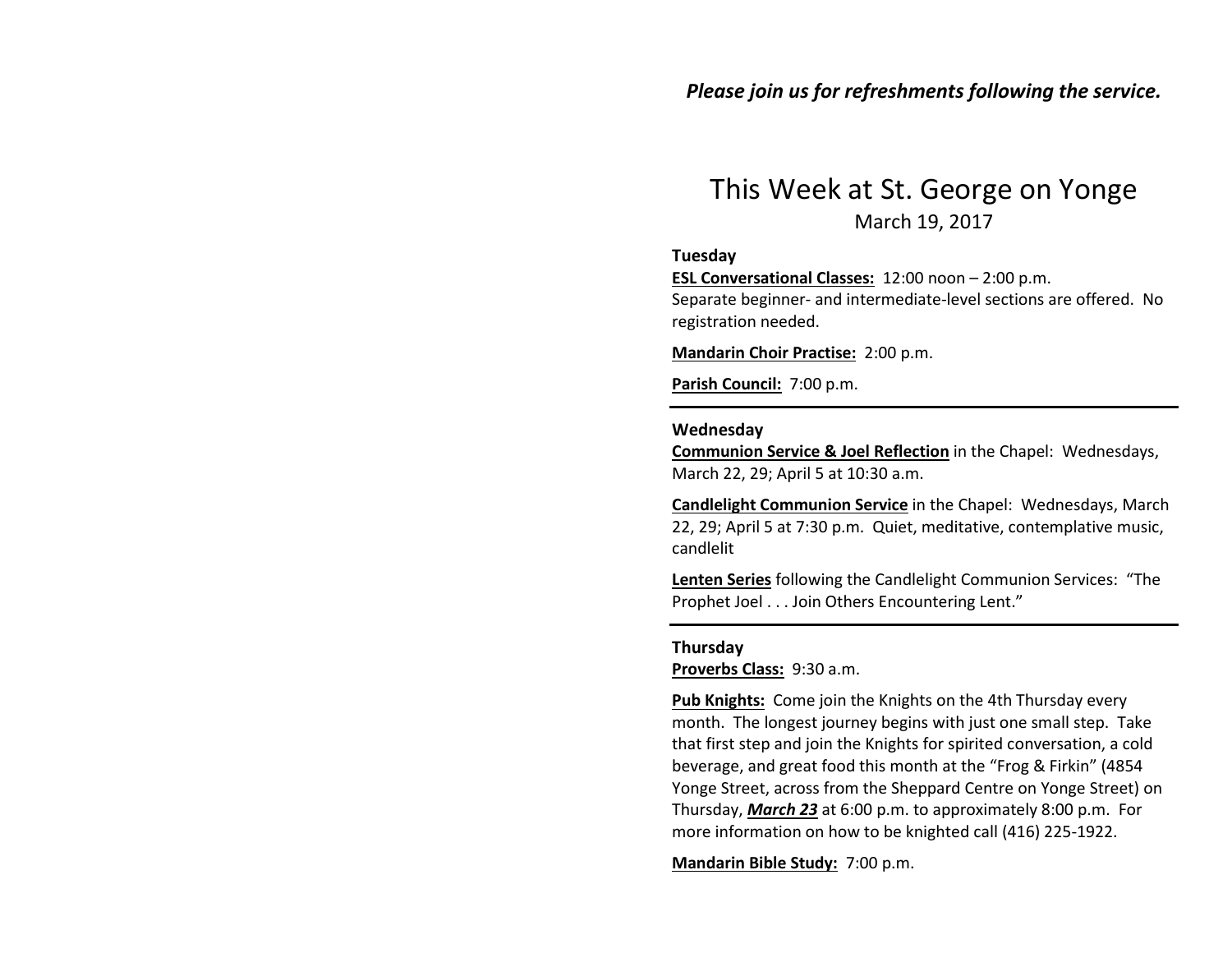# Parish Announcements

Sanctuary Configuration: For the season of Lent we are worshipping with the Sanctuary in configured in the round. There are many historic reasons to do so. This year, the cross is at the centre of our worship space, which is very appropriate for Lent. We enter into the Sanctuary through the Word of God, through the Cross, and through the waters of baptism in the font to the Eucharistic Table. Some people have difficulty with this arrangement, and some find it to be a good experience. I encourage all of us to enter into these next weeks leading up to Easter with openness that God might touch us in a new way.

# Community Notices

Yonge Churchill Child Care Centre: Before and after school programmes are available! Please see the flyer on the Welcome Desk for contact information.

| <b>Today's Scripture</b><br><b>Readings</b> |  |
|---------------------------------------------|--|
| <b>Third Sunday in Lent</b>                 |  |

| OT page 49   |
|--------------|
| BAS page 833 |
| NT page 118  |
| NT page 72   |
|              |

# Next Sunday's Scripture Readings

#### Fourth Sunday in Lent

I Samuel 16:1–13 Psalm 23 Ephesians 5:8–14 John 9:1–41

| Celebrant & Preacher The Rev. Canon Mark Kinghan |
|--------------------------------------------------|
| Margie Lyttle                                    |
| Marcia Paiva, Beth Kinghan, James Yu             |
| <b>Geraldine Sperling</b>                        |
| Zoi Lewis                                        |
| Chip Barkel, Doug Heyes                          |
| Team 3: Ann-Marie Waithe Powell (leader),        |
| Joan Chung-Tiam-Fook, Stephanie Aguiar           |
| Richard Snider, Carolyn Poonwoo                  |
| Grace Pryce, Anna Siu                            |
| Laura & John Pummell                             |
|                                                  |

#### We Remember in Prayer Today and This Week . . .

#### Worldwide Anglican Cycle

The people and leaders of the Diocese of Mbale, Uganda

### Canadian Anglican-Lutheran Cycle

The people and leaders of the Diocese of Western Newfoundland The people and leaders of the Manitoba-Northwestern Ontario Synod

#### Diocesan Cycle

The people and leaders of Diocesan Council

### Deanery Cycle

The clients, staff, and volunteers of Flemingdon Park Ministry (The Rev. Beverley Williams, Director)

## Parish Ministry Cycle

Welcome Desk Ministry Homebound Members: Nuha Saleh, Anne Scott

## Congregation Cycle

Bill Cawthorne Joan Chung-Tiam-Fook Betty Clennett Geoff & Stella Clennett, & William & Victoria John Cole & Trudy Lingham, & Azure & Zara